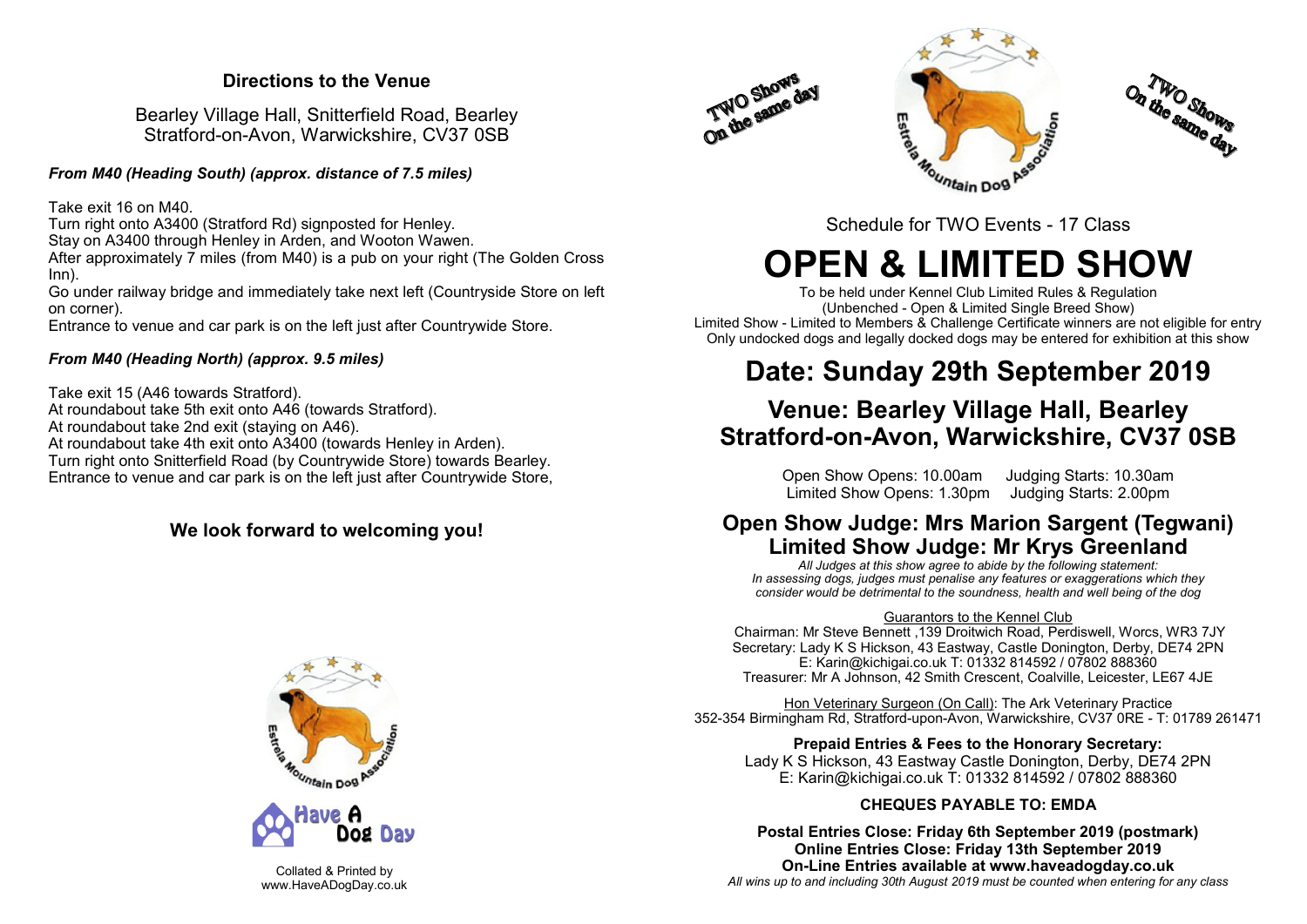### **OFFICERS & COMMITTEE**

Patron: H.R.H. THE DUKE OF BRAGANCA President: MR LUIS MIGUEL V PINTO TEIXEIRA

> Chairman: Mr S Bennett Secretary: Lady Karin S Hickson Treasurer: Mr A Johnson Vice Chair: Ms S McKinlay Show Manager: Mr S Bennett

Committee: Mrs K Bailey, Miss R Roberts, Mr K Hall Mrs R Hall, Mr K Cronin & Mrs T Cronin

### **ROSETTES**

Best in Show, Best in Show, Best Puppy in Show Best Dog, Best Bitch, Reserve Best Dog, Reserve Best Bitch Best Veteran & Best Junior Handler 1st to 3rd in each class

All donations are gratefully received and will be acknowledged in the catalogue

Raffle prizes always welcome

### **FEES**

*As we are holding TWO separate shows on the same day, a First Entry is required per Dog per Show (Limited Show for Members Only)*

| <b>Members</b>    | First Entry/Dog                 | £ 4.50   |
|-------------------|---------------------------------|----------|
|                   | Non-Members First Entry/Dog     | £ 5.50   |
|                   | All Subsequent Entries/Same Dog | $£$ 2.00 |
|                   | NFC/Dog                         | £ 3.00   |
|                   | Junior Handling                 | $£$ 2.00 |
| Catalogue         | (None available on the day)     | £ 3.00   |
| <b>Membership</b> | Joint                           | £15.00   |
|                   | Single                          | £10.00   |
|                   | Junior                          | £ 1.50   |

All NEW Membership Subscriptions must be applied for directly with the Secretary PRIOR to entering our Limited Show (Application Form included in the Schedule)

### **PLEASE NOTE THAT IN THE EVENT OF INCLEMENT WEATHER NO CRATES OR UNATTENDED DOGS WILL BE PERMITTED IN THE MAIN SHOW HALL**

### **REGULATIONS FOR THE PREPARATION OF DOGS FOR EXHIBITION F (B) 3**

1 These regulations must be observed when a dog is prepared for exhibition and/or exhibited at any Kennel Club Licensed event. Objections may be referred to the General Committee for disciplinary action under these Show Regulations and/or disciplinary action under Kennel Club Rule A42.

(a) a dog found to have been exhibited in breach of these Regulations will automatically be disqualified from exhibition at the show and from any award gained thereat.

(b) Unless the exhibitor provides a satisfactory explanation for the dog being exhibited in breach of these Regulations then he/she may be subject to further penalties of either a fine or as listed under Rule A42.

2 (a) No substance which alters the natural colour, texture or body of the coat may be present in the dog's coat for any purpose at any time during the show. No substance which alters the natural colour of any external part of the dog may be present on the dog for any purpose at any time during the show.

(b) Any other substance (other than water) which may be used in the preparation of a dog for exhibition must not be allowed to remain in the coat at the time of exhibition.

No act or operation which alters the natural conformation of a dog or any part thereof may be performed except:-

(a) Operations certified to the satisfaction of the General Committee.

(b) The removal of dew claws of any breed.

 $(c)$  Operations to prevent breeding provided that such operations are notified to the Kennel Club before neutered dogs are shown.

Nor must anything be done calculated in the opinion of the General Committee to deceive.

- The General Committee without previous notice may order an examination of any dog or dogs at any show. Any examination thus ordered will be made by a person having executive authority who shall have a written directive from the K.C. in their possession. Samples may be taken for further examination and analysis.
- 5 An individual has the right to lodge an objection to a dog only if he/she is the owner or handler of a dog competing in the same breed or class. An objection may however, be lodged by an official of the show or any anyone so deputed by the Kennel Club. It will be the responsibility of the individual who lodges the objection or the official (as appropriate) to substantiate the grounds for the objection. The Kennel Club will substantiate the grounds for an objection made on its behalf.
- 6 Any objection by an individual related to an infringement of these Regulations must be made in writing to the Show Secretary at his/her office before the close of the Show & the individual must produce evidence of identity at the time of lodging the complaint.

### **Security at Shows**

In light of recent events the Kennel Club would like to issue a reminder to all Societies of the importance of security at dog shows. The Kennel Club understands that due to the nature of dog shows and the quantity of paraphernalia exhibitors bring it would be extremely difficult for show organisers to take on the issue of security alone, therefore we would reiterate the advice being given by the Police and security services, that everyone in the UK should remain vigilant and this applies to those organising and taking part in dog shows. The importance of exhibitors feeling that they and their dogs are safe when attending a show cannot be underestimated. We would therefore remind you of the importance of the need for show organisers and exhibitors to remain mindful of potential dangers and that all visitors generally need to be vigilant and alert. Furthermore the society should provide robust notification informing exhibitors of where to report to should they see anything suspicious or of concern, and of the evacuation procedures in place.

### **Use of Electrical Equipment at Shows**

The Kennel Club is becoming increasingly concerned at the amount of electrical equipment being used by exhibitors at shows, including hair dryers and hair straighteners and other grooming devices. Electrical equipment should not be brought to shows unless absolutely necessary. In rare instances where it might be required, it should be PAT tested and permission sought from the secretary of the show before it is used. The Kennel Club has also been informed of recent instances of exhibitors commandeering certain areas of a venue in order to have access to power points so as to use electrical grooming equipment. This is totally unacceptable and particularly unfair on the breeds whose allocated areas have been cramped because of this selfish behaviour.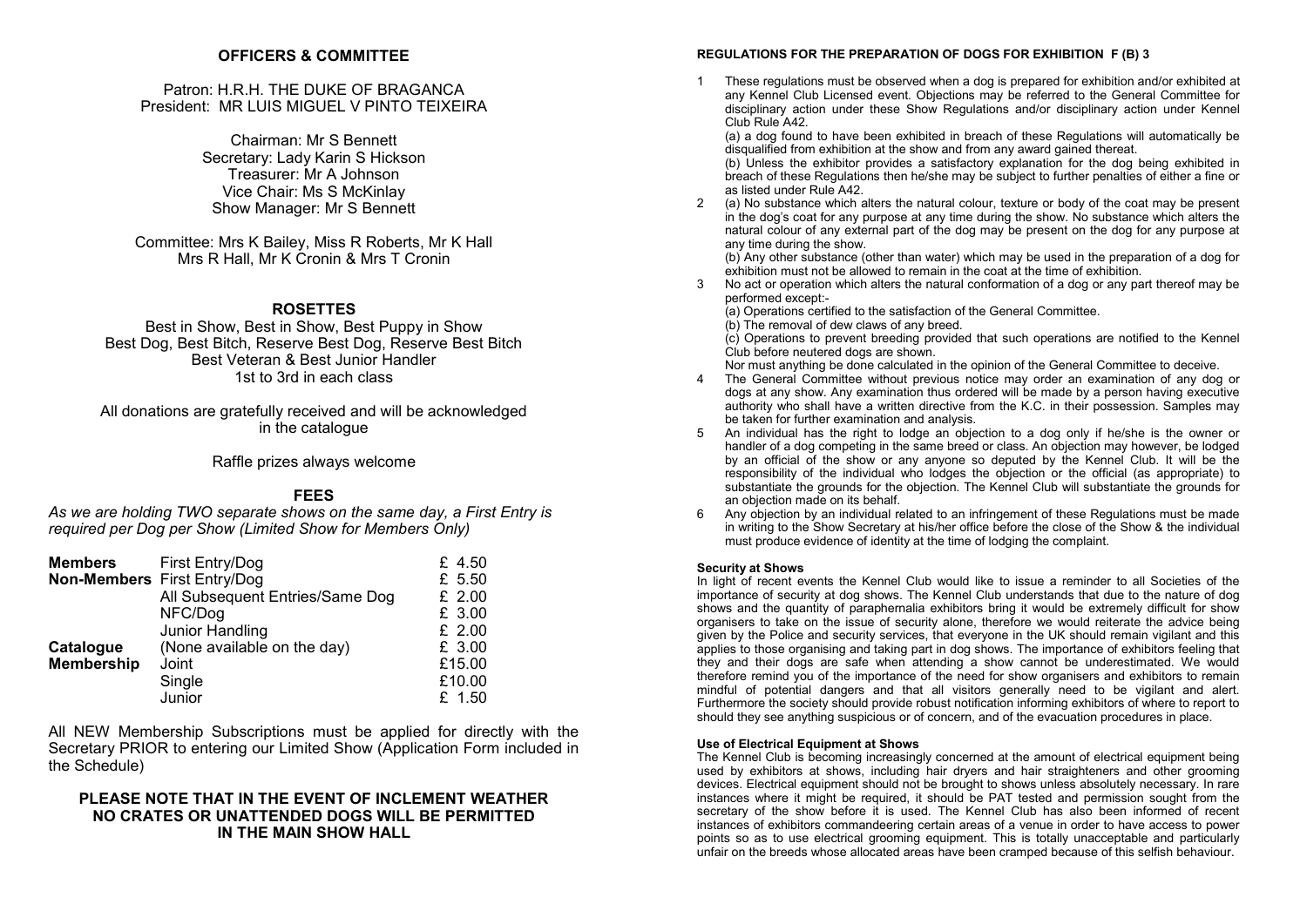#### **RULES AND REGULATIONS**

- 1. The Show will Open at 10.00am<br>2. Dogs will be received at any tin
- 2. Dogs will be received at any time but it is the exhibitors responsibility to ensure that exhibits are available for judging when required
- 3. Judging will commence at 10.30am (Open Show) and 2.00pm (Limited Show)
- Exhibits may be removed from the show after all their judging has been completed, the show will close half an hour after all judging has been completed
- 5. Entry Fees: Members £4.50/Dog, Non-Members £5.50/Dog, All Subsequent Entries £2.00/Dog, NFC £3.00/Dog, Junior Handing £2.00/Class, Catalogue £3.00 with entry. On-Line Entries available at www.haveadogday.co.uk
- 6. There is no prize money on offer at this show
- 7. The Committee reserves to itself the right to refuse entries.
- 8. Puppies under six calendar months of age on the first day of the show are not eligible for exhibition
- 9. The mating of bitches within the precincts of the show are strictly forbidden<br>10. Best Punny in Show Where a Best Punny in Show competition is schedule
- Best Puppy in Show Where a Best Puppy in Show competition is scheduled the Best Puppy in Show is a puppy which has competed and is unbeaten by any other puppy exhibited at the same show. A puppy is a dog of six and not exceeding twelve calendar months of age on the first day of the Show. Where the Best in Show is a puppy it should automatically be awarded Best Puppy in Show respectively. Where the Reserve Best in Show is a puppy which has only been beaten by an adult dog it should also automatically be Best Puppy in Show respectively. Consequently, selection of Best Puppy in Show must follow the selection of Best in Show respectively.
- 11. Best in Show Best in Show must be selected from the exhibits declared Best of Sex but only if they have received a first prize in a class at the same show. If a Reserve Best in Show is to be selected, the eligible dogs are those declared Best Opposite Sex and the Reserve Best of Sex to the exhibit declared Best in Show.
- 12. Exhibits will not be admitted to Best in Show competition after a period of ten minutes has elapsed since the announcement that exhibits are required for judging, unless they have been unavoidably delayed by previous judging not being completed on time, and then only with the special permission of the Show Management.
- 13. Exhibitors must not pick up dogs by their tails and leads when lifting them nor handle a dog in a manner which causes its feet not touch the ground when on the move. This is not acceptable. Exhibitors should note that such practice would constitute harsh handling and reports of such practice will be referred to the Committee under Kennel Club Show Regulation F11.
- 14. All exhibitors must be familiar with Kennel Club Regulation F (Annex B) Regulations for the Preparation of Dogs for Exhibition.
- 15. All dogs resident outside the UK must be issued with a Kennel Club Authority to Compete number before entry to the show/event can be made. All overseas entries without an Authority to Compete number will be returned to the exhibitor/competitor.
- 16. DOGS IN VEHICLES ON HOT DAYS see reverse of Entry Form.
- 17. Anyone whose dog is entered at a Kennel Club licensed event should take all reasonable steps to ensure the needs of their dog(s) are met, and should not put a dog's health and welfare at risk by any action, default, omission or otherwise. Breach of Kennel Club Regulations in this respect may be referred to the Board for disciplinary action under the Kennel Club Rules and Regulations. The use of pinch collars, electronic shock collars, or prong collars, is not permitted at any show licensed by the Kennel Club. This shall apply at the venue or within the precincts of the show.
- 18. Not for Competition entries will be accepted. Details of each dog so entered must be recorded on the entry form and must be Kennel Club registered.
- 19. No modifications will be made to the schedule except by permission of the Board of the Kennel Club, which will be followed by advertisement in the Canine press wherever possible

## **OPEN SHOW CLASSIFICATION**

### **JUDGE: Mrs Marion Sargent (Tegwani)**

Judging Starts: 10.30am

- 1: Veteran Dog 8: Veteran Bitch<br>2: Puppy Dog 9: Puppy Bitch
- 
- 
- 3: Junior Dog 10: Junior Bitch
- 4: Yearling Dog 11: Yearling Bitch<br>5: Post Graduate Dog 12: Post Graduate 5: Post Graduate Dog 12: Post Graduate Bitch<br>6: Limit Dog 13: Limit Bitch
- 6: Limit Dog 13: Limit Bitch
	-

26: Puppy Bitch

Puppy Bitch

- 7: Open Dog 14: Open Bitch
- 15: Brace
- 16: Team
- 17: Junior Handler (Up to 16 Years)

### **LIMITED SHOW CLASSIFICATION**

### **(Confined to fully paid up Members Only)**

Challenge Certificate winners are not eligible for entry

### **JUDGE: Mr Krys Greenland**

Judging Starts: 2.00pm

- 18: Veteran Dog 25: Veteran Bitch<br>19: Puppy Dog 26: Puppy Bitch
	-
- 20: Junior Dog 27: Junior Bitch
- 21: Yearling Dog 28: Yearling Bitch<br>22: Post Graduate Dog 29: Post Graduate Bitch
- 22: Post Graduate Dog
- 23: Limit Dog 30: Limit Bitch
- 24: Open Dog 31: Open Bitch
- 32: Brace
- 33: Team
- 34: Junior Handler (Up to 16 Years)

**NOT FOR COMPETITION:** KC Registered dogs and KC Registered puppies of 4-6 months of age, may be entered 'Not For Competition' at this show. Full details MUST be included on the entry form and be accompanied by the relevant fees.

Due to insurance and Kennel Club rules no dogs other than those entered into the show or NFC are permitted within the precincts of the showground.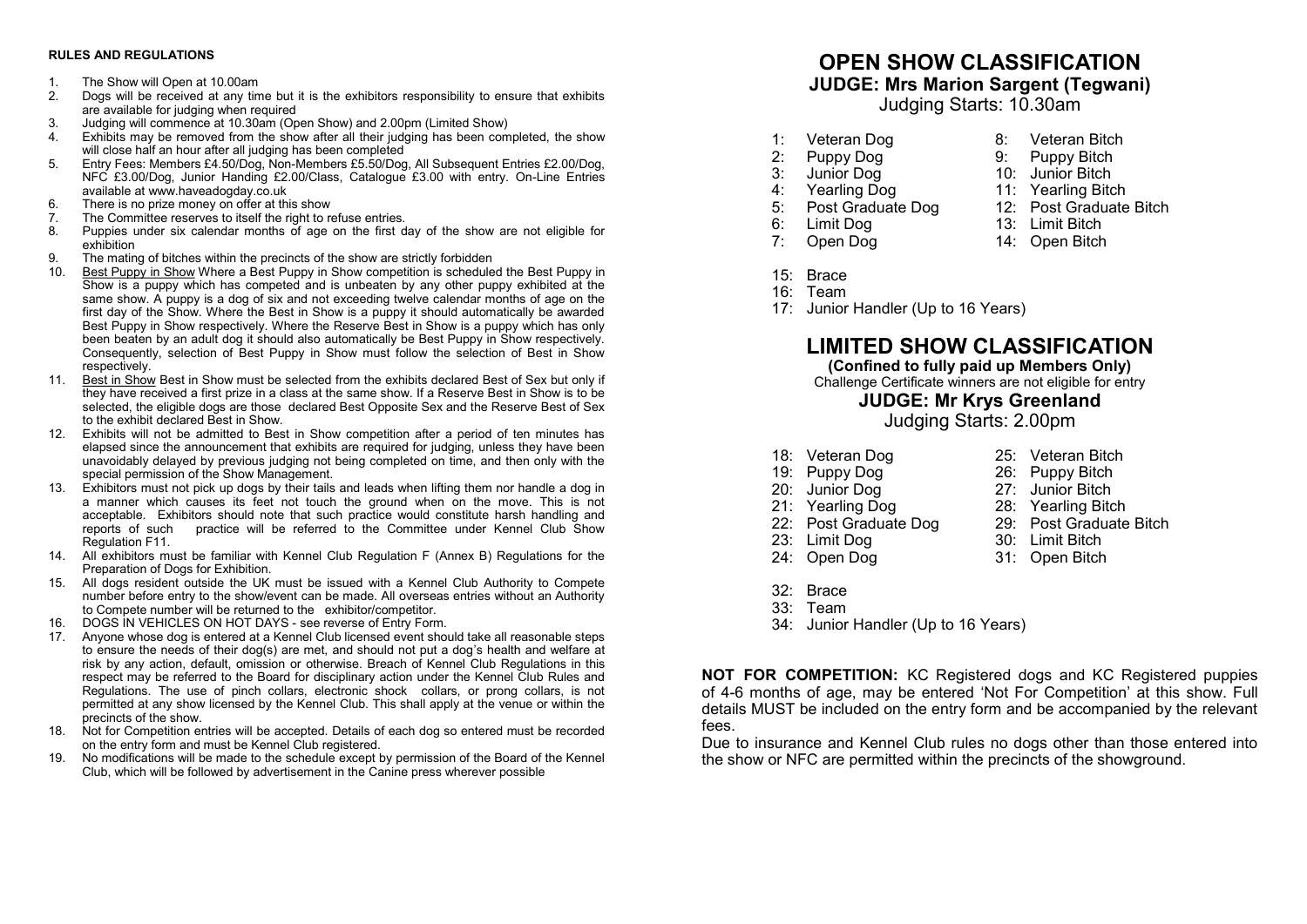### **ESTRELA MOUNTAIN DOG ASSOCIATION -** Application for Membership 2019

I/We wish to apply for Membership of the EMDA for the year 2019 and enclose a cheque/PO for the amount of  $E$ 

Completion of details and signature(s) on this form confirm that I/we agree to abide by the *Rules and Regulations* of the EMDA (copies available from the Secretary) **PLEASE USE BLOCK CAPITALS THROUGHOUT**



#### **Please note: In order to keep membership costs down, email will be the preferred choice of communication from the EMDA to its members from 2013 onwards.**

**DATA PROTECTION:** As a member your details, as given on your application and subsequent renewal forms, will be maintained on a database held by the committee on behalf of the Association for the sole purpose of use by the Association. The information on this database will not be given nor sold to third parties outside the Association. If you DO NOT wish your details, other than your names, to be published then please put a cross in this box

**MEMBERSHIP FEES:** *Membership runs annually from 1st January to 31st December*

Single: £10.00 Joint £15.00 Juniors (under 16) £1.50

*Please ensure ALL relevant individual names are listed, and tick relevant box/boxes, above.*

**For information purposes only, the Association would be grateful if you would enter below, details of any Estrelas you own**. **Please use a separate sheet if necessary**

| KC Reg Name | Pet Name | M/F | DOB Sire | Dam |
|-------------|----------|-----|----------|-----|
|             |          |     |          |     |
|             |          |     |          |     |
|             |          |     |          |     |

Signature(s) .……………………………………………………………………………………………

Thank you for your continued membership to the Estrela Mountain Dog Association. Please return this form with your remittance to the address below. Cheques and Postal Orders should be made payable to "**Estrela Mountain Dog Association**" or "**EMDA**"

EMDA Secretary

43 Eastway, Castle Donington **Date Received:** Derby, DE74 2PN

Lady K S Hickson **EMDA Committee Use only:**

#### **DEFINITIONS OF CLASSES**

Wins at Championship shows in breed classes where Challenge Certificates are not on offer shall be counted as wins at Open Shows.

In the case of a dog owned in partnership and entered in Members' classes or competing for Members' Specials each partner must at the time of entry be a member of the Society.

In estimating the number of awards won, all wins up to and including the seventh day before the date of closing of postal entries shall be counted when entering for any class i.e. **30th August 2019**.

Wins in Variety classes do not count for entry in Breed classes but when entering in Variety classes wins in both Breed and Variety classes must be counted. First prize does not include a Special Prize of whatever value.

If an exhibitor reports before the judging of a class or classes that a dog has been entered which is ineligible, the exhibitor may choose one of the following options:-

- 1 Withdrawal The dog may be withdrawn from competition subject to the conditions of Regulations 9(j) and 20.
- 2 Transfer a) If a dog is ineligible for a class or classes as regards it's breed, colour, sex, weight or height the Show Secretary shall transfer it to the equivalent class or classes for the correct breed, colour, sex, weight or height and, in the event of there being no equivalent class, Minor Puppy and Puppy excepted to the Open class for the correct breed, colour, sex, weight or height.

b) For an exhibit entered incorrectly in a Minor Puppy Class, Puppy Class or Junior Class, which is over age but under twelve calendar months of age, eighteen calendar months of age or twenty-four calendar months of age respectively, the Show Secretary shall transfer the exhibit to the Puppy Class, Junior Class or Yearling Class respectively for the correct breed, colour, sex, weight or height and in the event of there being no Puppy, Junior or Yearling Class to the Open class for the correct breed, colour, sex, weight or height.

c) For any reason other than the above, the Show Secretary shall transfer it to the Open class for the correct breed, colour, sex, weight or height.

d) If an exhibit arrives late and misses a class, even if it is the only class in which the dog is entered, the dog may not be transferred to any other class.

| Puppy         | For dogs of six and not exceeding twelve calendar months of age on the first day of |
|---------------|-------------------------------------------------------------------------------------|
|               | the Show                                                                            |
| Junior        | For dogs of six and not exceeding eighteen calendar months of age on the first day  |
|               | of the Show                                                                         |
| Yearling      | For dogs of twelve and not exceeding twenty-four calendar months of age on the      |
|               | first day of the Show.                                                              |
| Post Graduate | For dogs which have not won five or more First Prizes at Championship and Open      |
|               | Shows in Post Graduate, Minor Limit, Mid Limit, Limit and Open classes, whether     |

- t Graduate, Minor Limit, Mid Limit, Limit and Open classes, whethe restricted or not
- **Limit** For dogs which have not become Show Champions under Kennel Club Regulations or under the rules of any Governing Body recognised by the Kennel Club, or won 3 or more CACIB / CAC / Green Stars or won 7 or more First Prizes in all at Championship Shows in Limit and Open Classes, confined to the breed, whether restricted or not, at Shows where Challenge Certificates were offered for the breed.
- **Open** For all dogs of the breeds for which the class is provided and eligible for entry at the Show
- **Veteran** For dogs of not less than seven years of age on the first day of the Show
- **Brace** For two exhibits (either sex or mixed) of one breed belonging to the same exhibitor, each exhibit having been entered in some class other than Brace or Team.
- **Team** For three or more exhibits (either sex or mixed) of one breed belonging to the same exhibitor, each exhibit having been entered in some class other than Brace or Team.

……………………………….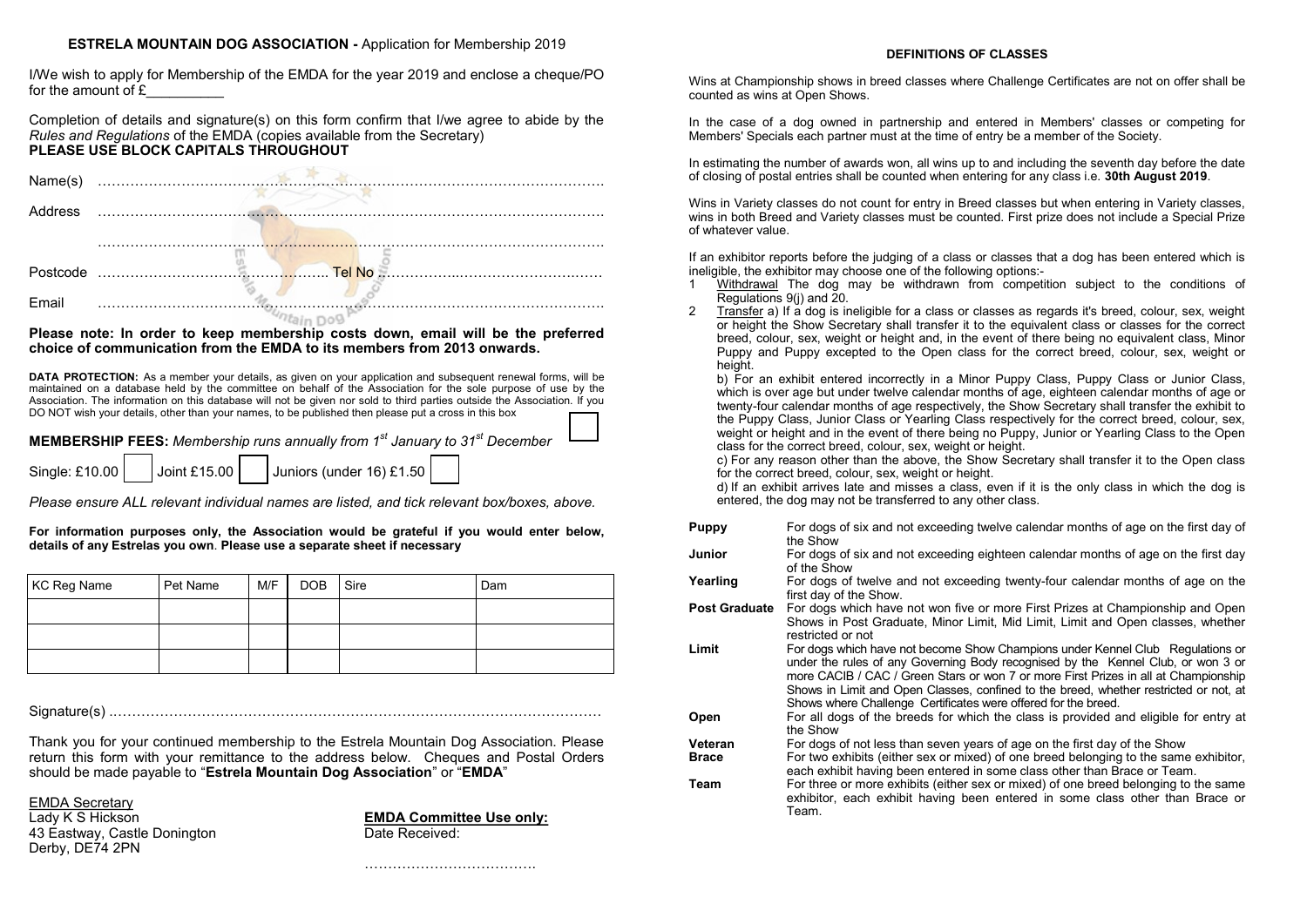### **DOGS IN VEHICLES ON HOT DAYS**

Your dog is vulnerable and at risk during hot weather and the Kennel Club offers the following guidance to help guide you through the do's and don'ts travelling to and whilst at KC licensed events.

- When travelling to a show please take a moment to consider whether the route to the show is on a busy holiday route, and leave earlier to avoid increased time in traffic jams
- If your vehicle is not air-conditioned seriously consider whether travelling to the show is a good idea at all
- The vehicle should be as fully ventilated as possible, and plenty of stops should be taken, with lots of water available to drink
- Ensure your dog is not sitting in full sunlight. There should be plenty of free flowing air around the dog
- When at the show, never leave your dog in the vehicle
- Keep the dog in the shade take your own shade for example a large umbrella and always have plenty of water available to drink so your dog stays well hydrated
- Avoid your dog taking part in unnecessary exertion, or from standing in exposed sunlight for extended lengths of time.

Remember, if you feel hot your dog is very likely to feel much hotter and dehydrated, and this could lead to dire results. Please look after your dog's welfare.

### **WARNING: IF YOUR DOG IS FOUND TO BE AT RISK FORCIBLE ENTRY TO YOUR VEHICLE MAY BE NECESSARY WITHOUT LIABILITY FOR ANY DAMAGE CAUSED.**

Anyone whose dog is entered at a Kennel Club licensed event should take all reasonable steps to ensure the needs of their dog(s) are met, and should not put a dog's health and welfare at risk by any action, default, omission or otherwise.

Breach of Kennel Club Regulations in this respect may be referred to the General Committee for disciplinary action under Kennel Club Rules and Regulations.

*Right to Refuse Entries*. Exhibitors/Competitors are reminded that show societies have the right under Kennel Club Regulation to refuse any entry.



Enter On-Line and benefit from

\* Entry Confirmation \*

\* Extended Closing Dates \*

\* Secure Payments by Credit Card & PayPal \*

### **www.HaveADogDay.co.uk**

### **PLEASE HELP US TO KEEP OUR VENUE BY KEEPING IT CLEAN**

An owner, exhibitor, handler or other person in charge of a dog is required to remove immediately any fouling by their dog(s) at any Kennel Club Licensed Show within the licensed Venue and the environs of the event including car parks and approaches

### **A CLEARLY MARKED EXERCISE AREA WILL BE PROVIDED**

Your dog is vulnerable and AT RISK if left in a vehicle in high temperatures and even on days considered as slightly warm

Please take care of your dog

If your dog is found to be at risk forcible entry to your vehicle may be necessary without liability for any damage caused

### **UN-CLEARED CHEQUES**

A surcharge of £10 will be made if for any reason a cheque is not honoured or has to be returned to the exhibitor. It is in the interest of the exhibitor's to ensure that all cheques are for the correct amount and duly signed and made payable to **EMDA** and not the Secretary and/or Printer